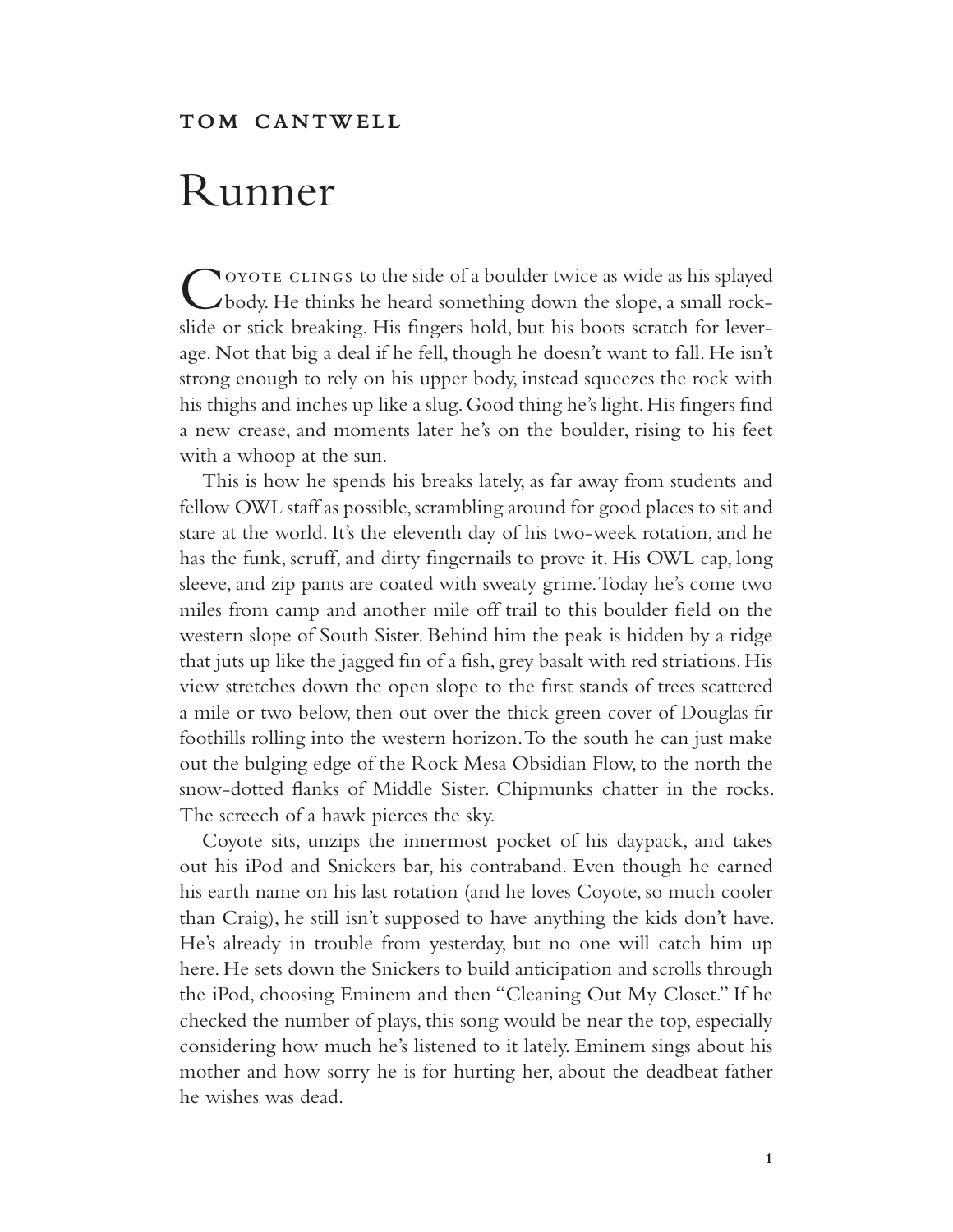The sky is clear, the sun close and bright up here above six thousand feet, though a crisp snap to the September breeze hints of autumn. Coyote wants to get high. Just one hit would do the trick, numb his body but sharpen his mind, pop the scenery to another level, turn the music into a personal soundtrack. But he left his stash in his Portland basement, not trusting himself as scattered as he is right now, not wanting the felony charges if caught with it out here among minors.

Movement down the slope catches his eye. Someone running. Long dark hair, maybe a girl, though hard to tell from this distance. She looks naked, carrying something green. Coyote rifles through his pack for his cheap binoculars, keeping an eye on her progress. She picks her way south through boulders and pink heather at the bottom of the slope, heading for an island of trees maybe fifty yards away. By the time he scopes her, she's halved the distance to the trees. She's stripped to tan long johns, the skin of her hands and face a shade darker, a bulging green tarp in her arms. Standard OWL gear. He can vaguely make out the stamped lettering on the back of her top: Oregon Wilderness Leadership.

"Shit," he says. He's got a runner on his hands

WILLOW DROPS her loaded tarp and bends over, hands on knees, catching her breath and letting a smile cross her dirty, sweat-streaked face. She's seventeen and pretty, high cheekbones and dark eyes that intimidate boys but entrance older men. They'd love her in these long johns, which she wears rather than the orange jumper packed in the tarp. She's a Warm Springs Indian who cringes inside whenever she gives her full name— Willow Morningstar—to a white person.

"I know, right?" she'll say. "Cue the flute music."

Her father is big shit in the tribe, managing partner in the casino. Sober every day of his life, he's made a fortune off whites who struggle with their limits. Willow and her older brother Billy grew up in a big ranch house with prime acreage and a view of Mount Jefferson, with their own horses and ATVs, advantages that her father would say have been wasted on her. She's stabbed a girl and been arrested twice. She's had sex with eight boys and been high on just about every drug. Her parents don't know about the silhouette of a small doe tattooed on the crease of her upper left thigh. To keep up appearances, her father sent her to a Warm Springs shaman and a therapist in Bend, though neither tried hard enough to break through her defenses. Willow only got wilder. Finally, there was the incident with her father. After that, the expensive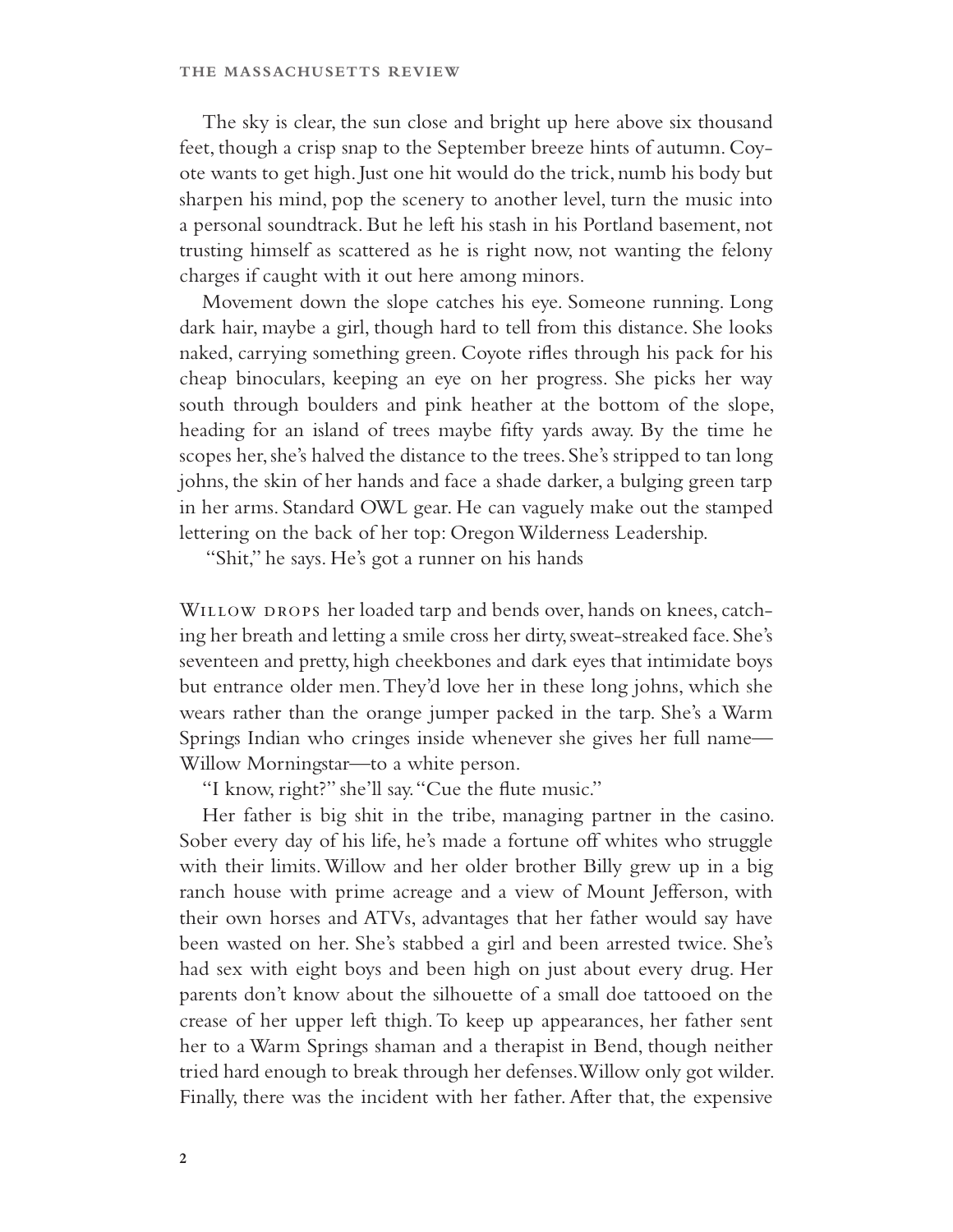boarding school in Massachusetts, where she told the headmistress to go fuck herself. The hired goons from OWL won the first battle, when they dragged her from her dorm room in the middle of the night, but now Willow has just pulled one over on them in a major way. She wants to raise a victory yell, but they might be following her, and she might have heard someone else yell while crossing the clearing.

She creeps back to the edge of the trees, a mix of Douglas fir and subalpine fir, but the boulder field blocks her line of sight. This stand is too skimpy to stay in. She wonders how long it took them to realize she was gone, whether the first to figure it out was a staff or student. Her plan went off without a hitch, this morning tying her supplies into the tarp and tucking it into the top of her backpack, announcing she was taking the trowel when they took a water break. By the time Summer faked a fainting spell, Willow had her back to the group, tarp bundle dangling from the cord in her mouth and invisible to anyone behind her. She swung her toilet paper in one hand and the trowel in the other, and if any staff had looked away from Summer, lying sprawled in the dirt, they wouldn't have suspected a thing. Willow smiles thinking of Summer. Bulimics are the best actresses.

With her breathing back to normal, she sips warm water from her canteen, just enough to slosh around in her mouth and soothe her dry throat. Water is her first priority, and her plan is simple: follow the edge of the tree line south until she finds a creek. With so little snow left on the mountains, this might be tricky, but if she can find water she will be fine. OWL has taught her how to survive.

SINCE HE DOESN'T HAVE a radio, OWL protocol gives Coyote two options: return to camp right away or maintain visual contact until help arrives. But there is a third option: do nothing. Pretend he didn't see anything and let the brat go. No one would know. He could just eat his Snickers and stare up at the sky, stroll back to camp and act surprised.

The song is ending: Eminem apologizing to his mother over and over, right after cursing her out and saying he wouldn't take his daughter to her funeral.

Coyote thinks of Stephie, and had hoped to finally see his big sister after so many years, but he and Uncle Robbie still couldn't find her. Stephie, who cursed better than anyone he's ever known, who he hasn't seen since the summer before middle school, since the day he pressed her about their father.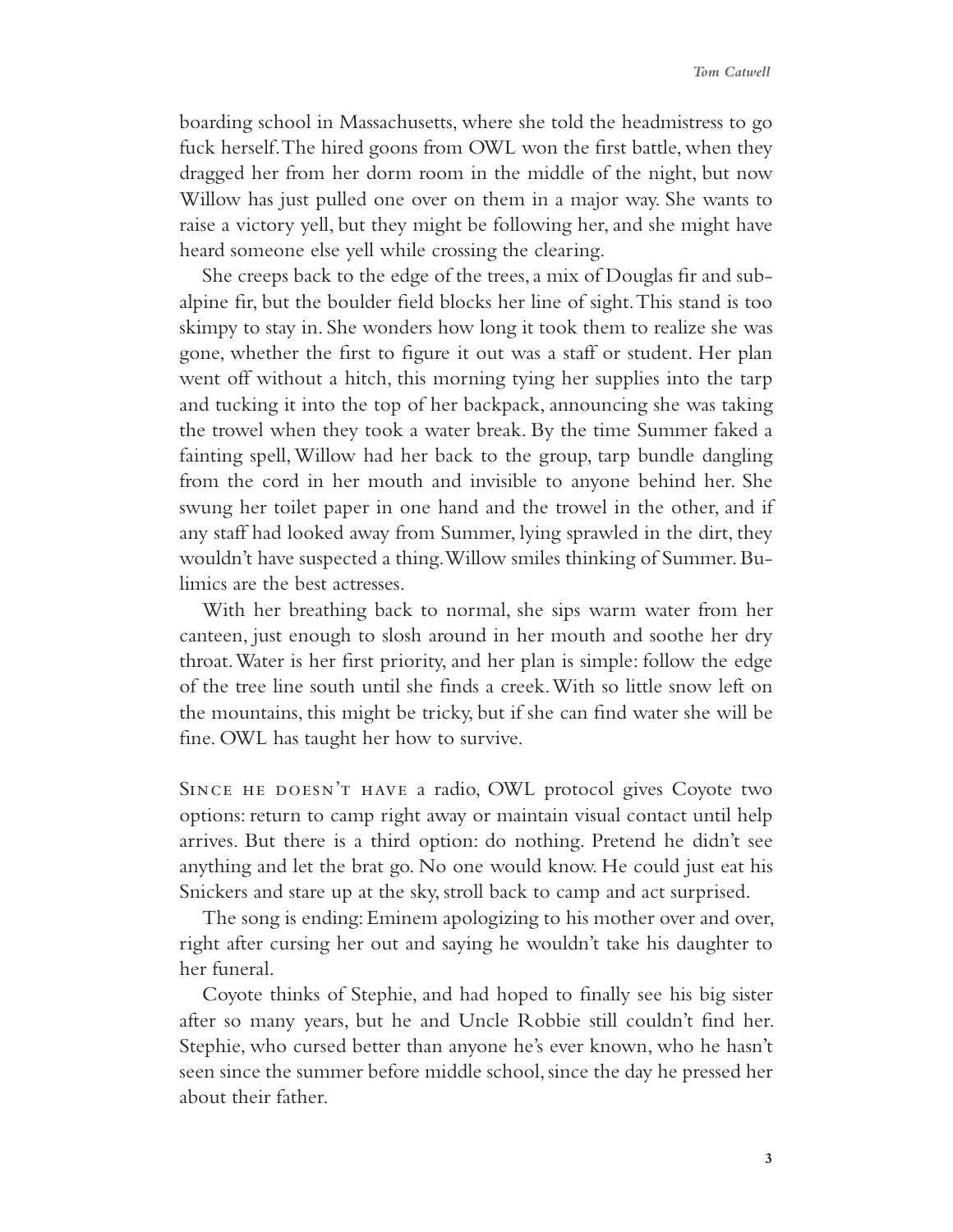The song ends and Coyote stops the player, pulls off the ear buds, and packs up. Coming down off the boulder, he rushes and scrapes his arm. He surveys higher ground for a place to watch all avenues of exit from the island of trees, finds his line and moves quickly but carefully, not wanting to trigger a rockslide. He doubts the girl is looking up and wants to keep it that way. Every few steps he looks down, expecting to see her bolting across the open slope to the next stand of trees. He might know who she is, remembers his first intake when he started in mid-July, a local Warm Springs Indian with the same long black hair. She was sullen and defiant and wouldn't pay attention when he showed her how to load her pack. When he moved to adjust her waist strap, she slapped his hand so hard everyone froze. Ocean took over, and Coyote never heard the Warm Springs girl say a word. Later, when they got out of the van at base camp, ready to hike their separate ways, with boys and girls to their respective backcountry camps, she wouldn't drink water.

"We can't go anywhere until you drink," Ocean said. The girl shrugged as if that would be fine, and it looked like they weren't going anywhere.

Having reached the vantage point he was hoping for, Coyote sits on loose rock and scans the trees with his binoculars. His watch reads 5:15, forty-five minutes until he's due back at camp. They'll think he's having a hard time about his mother and cut him slack for about an hour.

In the days before she ran, Stephie didn't scream at their mother as much. She had just turned hard. So much tension in the trailer as the three of them stewed in their own sweat, cicadas in the dead grass outside buzzing as loud as the television, where Jerry Springer's security guards had to restrain his guests from attacking each other.

"Maybe we should go camping," he'd said. "Like we used to."

Probably his best childhood memories, weeks at a time in the national forests of Oregon and California, living off blackberries, Top Ramen, and the trout he caught.

"Camping," Stephie repeated as she stared at the television. "Are you really that dumb, Craig? Camping? I hate to break it to you, Shit-for-Brains, but we were homeless."

"Don't talk to your brother that way," their mother said. "He's just a kid."

"Or what?" Stephie said, still watching Jerry Springer, where a scuffle had broken out. "You'll spank me? Like Daddy did? Glad you remembered how to protect one of us." She spoke so calmly, so matter of fact, and then got up and left the room.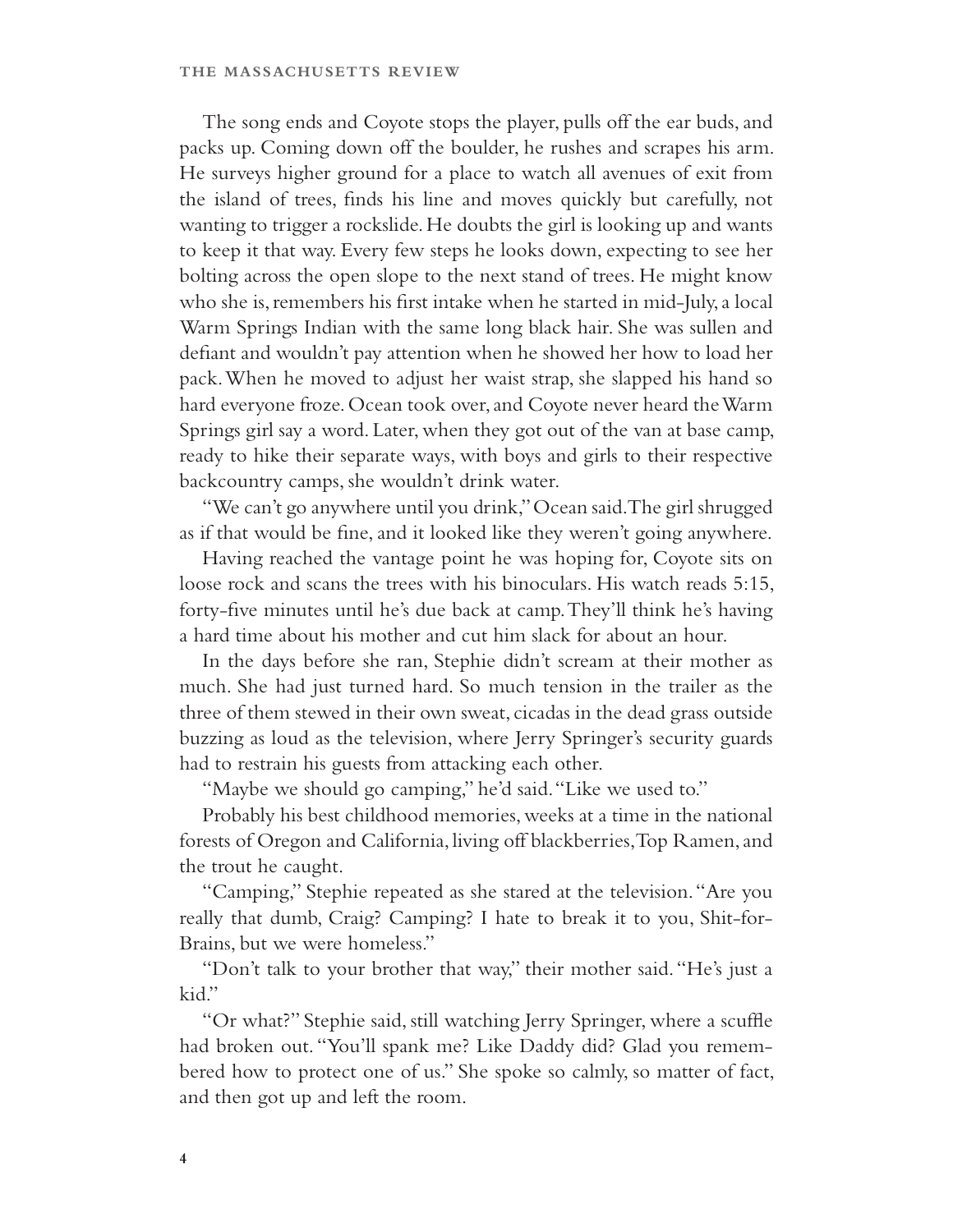"Daddy?" their mother said, reaching for her glass of Gordon's. "Where did *that* come from?"

Craig couldn't let it go. He followed his sister to their room, where she stuffed things into her backpack.

"Do you remember him?" he asked her. "Do you remember Dad?"

She wouldn't look at him.

"Stephie?"

"I hope the fucker's dead, okay?" She zipped her backpack and slammed out of the trailer.

Craig had stayed up most of the night, staring at her empty bed and wondering what she'd meant, where she'd gone, and if he should go out looking for her.

Down below, the girl breaks from the trees. Coyote follows her progress closely, no need for binoculars with her so exposed. She's moving south again toward the next cover, a thin line of trees extending farther south. Like a spit or peninsula, it connects to a mainland of forest. Once she gets in there she'll be lost, though he might be able to catch her at the junction, if he hurries.

WILLOW LOVES OPEN SPACES, one thing she takes away from being raised east of the Cascades, but this open slope on the west side feels like a giant bull's-eye, like a helicopter is about to come swooping overhead, marksmen spotting her through the sights of tranquilizer guns. Luckily she is strong and fast and the next stand isn't far away. She covers the distance quickly and without incident. As she makes it into the trees, a rushing through the undergrowth startles her. It sounds larger than a chipmunk but smaller than a deer, and it freezes about fifty feet away. Willow catches her breath and imagines its nose working, maybe a rabbit or a fox. She has grown immune to her own smell but knows she must reek. Besides the blunt trowel packed in her bundle, she doesn't have a weapon yet.

The fir trees are thin to her left and right but extend south as far as she can see. There's more cover here, alder and ash with leaves turning gold, as well as dark purple berries on the plants that shelter the animal. She paid attention during the edible plant lessons and thinks these are black huckleberries. She picks one and nibbles it and thinks she's right, though she's afraid to eat more than a few. The animal in the bushes hasn't moved.

"Later," Willow says, and it's strange to hear her own voice. She won't be hearing it for a while, won't be hearing any voices for a while. Hope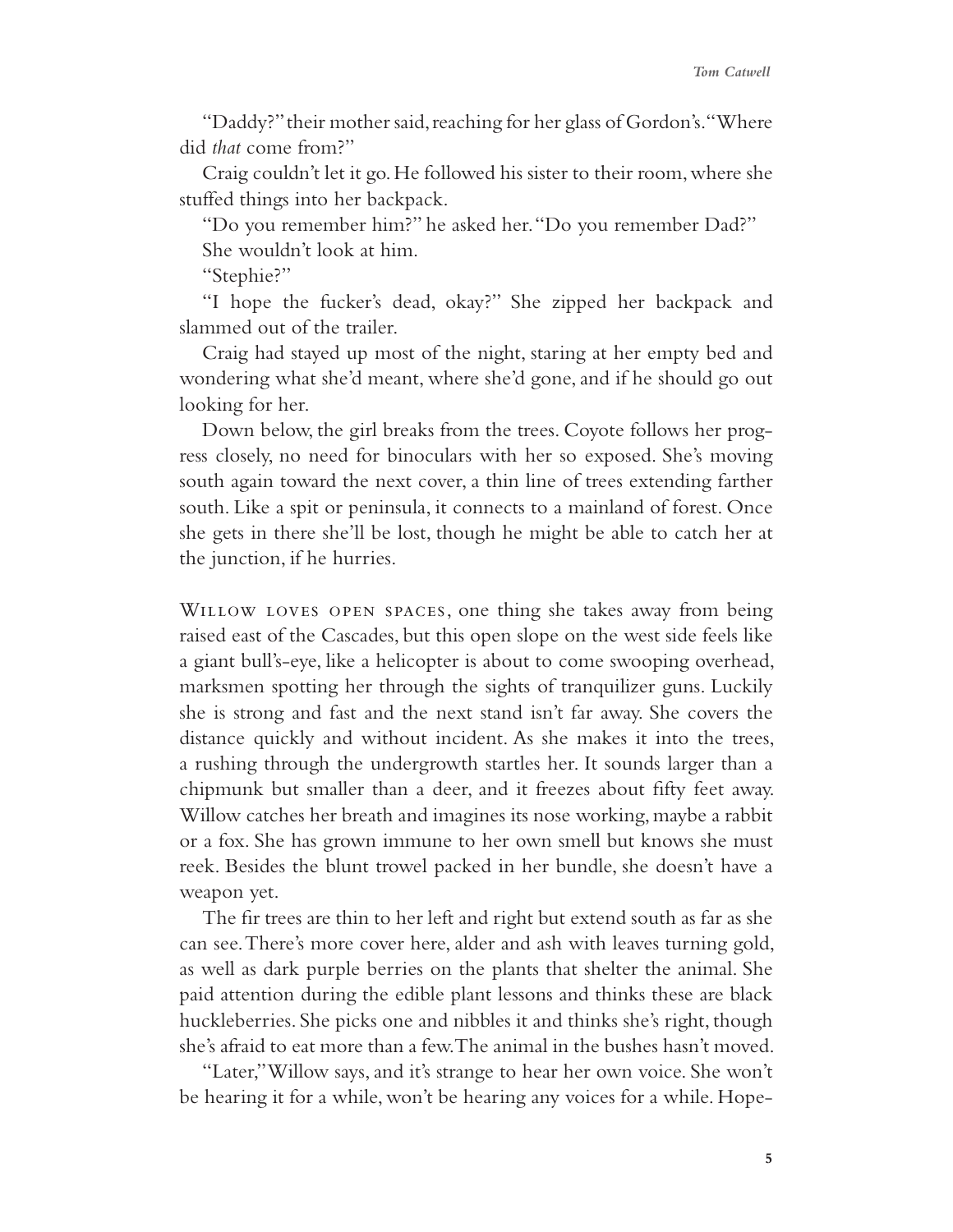fully she won't start talking to herself like a crazy on the street. It must be a slippery slope. As she walks, she wonders what's happening back on the trail, her group and the whole program probably on lockdown, all boots and packs removed. They'll be hungry and wanting dinner. Staff will be looking for her, at least organizing a search, completely surprised by her run.

After a rocky first week, she'd looked around, thought it out, and suddenly become a model student, pretending to care about earning their silly camp perks, like using the trowel instead of a stick. Staff must have thought they were doing something right. Willow told them what they wanted to hear, that she had accepted her fate and would make the most of it. But for the last six weeks she's been lying about her anger and preparing for this, disappearing a week before they send her home. She won't be earning an earth name, but whatever. Her birth name is earthy enough. She won't be stepping foot in her father's house again. The only way they can track her now is with bloodhounds. All the more reason to find water.

IT FEELS GOOD to let his body take over. Everyone said Coyote was returning to work too early, that he should take more time, but what else was he going to do? In Portland he'd felt no inclination to call Denise, the cocktail waitress he's sort of been seeing, not even to tell her about his mother, and he could only smoke so much dope, blow away so many video game monsters and enemy soldiers. Uncle Robbie made that clear the morning they woke up hungover in his one-room cabin east of Redmond, having slugged a fifth of Pendleton while burying Coyote's mother under an old juniper tree on his scrubby land; Coyote had better things to do than hang around with an old coot like him. Old coot was right. The guy was certifiable, yet he had taken care of Coyote's mother through her last months of liver failure, had probably tipped the bottle for his sister right up to the end, but better him than street scum. He had secured her final resting place by paying off the right people, had even willed his scrubby land to Coyote.

"You remember which tree I showed you to bury me under?" he asked after a breakfast of Wonder bread and bacon. Coyote nodded, though the memory was fuzzy with whisky. He had wanted to climb the juniper but was afraid of what his uncle might think. "Go on then, boy," Uncle Robbie had said. "Go live your life."

Coyote is halfway down to the trees when a loose rock gives way and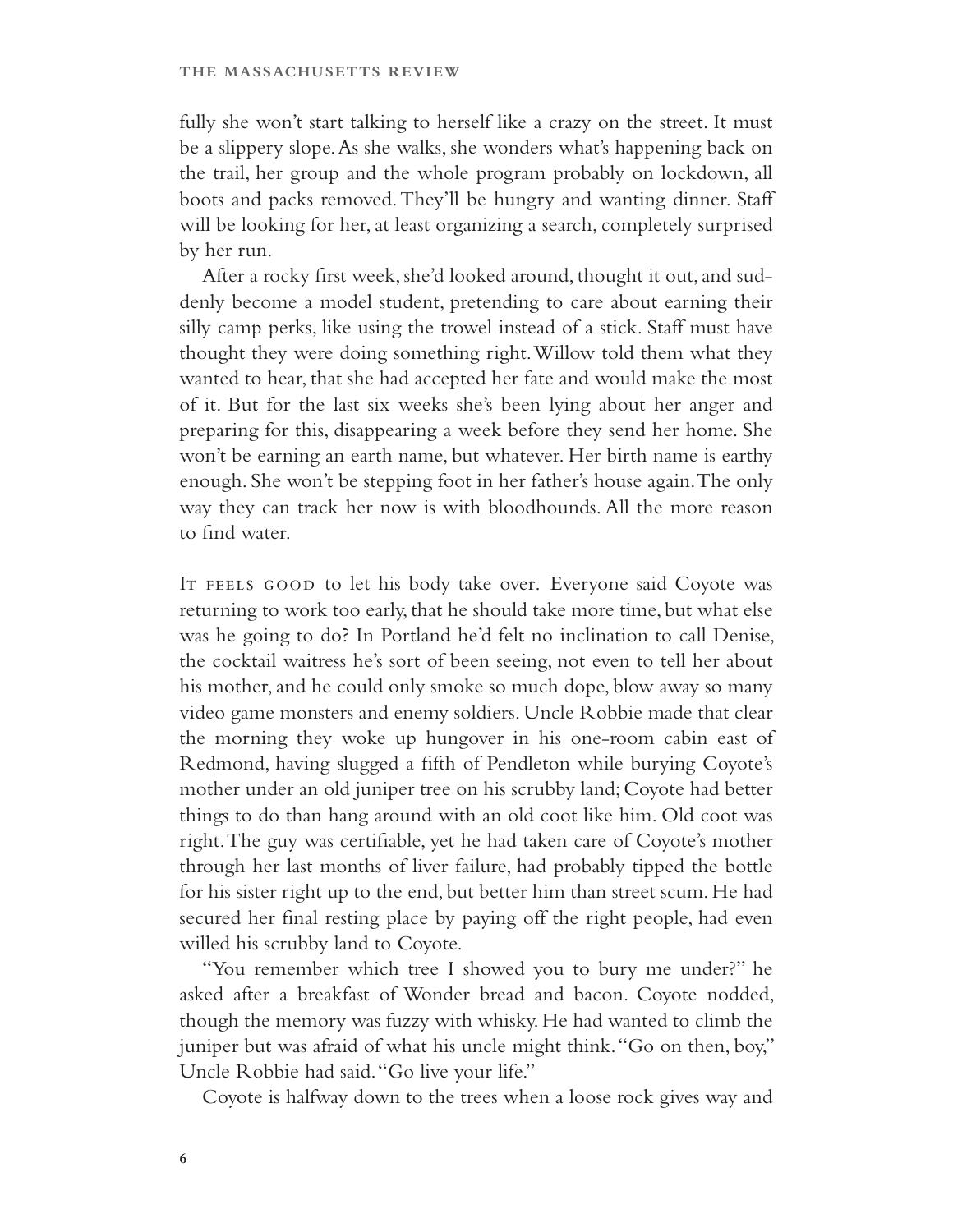he misses the next step, rolling his right ankle and falling. As he curls to cushion the impact, angry for not focusing, he worries that a rockslide will alert the girl. His knee bangs down on another rock, and then his shoulder, but he keeps his head up and clear. There is biting pain in his ankle. He doesn't think he yelled when he fell, and after a few sharp cracks of rock against rock, the only sound is loose gravel sifting down the side of the mountain. Coyote lies perfectly still, in case the girl is looking up, the moon a faint sliver against the blue sky. His knee and ankle are scraped bloody, but the ankle hurts worse. If he lies here any longer, he will lose her. If he gets up, she might see him. After another minute he finally gets up, moving gingerly at first but faster when the pain in his ankle proves almost bearable.

WILLOW WALKS at a steady pace but pauses at the first pangs of hunger. She didn't eat before escaping, and though food will become a major issue in a matter of days, she knows the importance of staying strong and focused right now. A lightheaded feeling while sipping water confirms it. This is what Summer must feel most of the time. It's a high, Willow supposes, but not for her. She's always taken pride in her strength, knowing she can hold her own against almost anybody in a fair fight. She sits against a Douglas fir and undoes her tarp bundle, taking stock of her food: half a summer sausage, an apple, one or two portions each of peanut butter, oatmeal, couscous, and flour, all in sealed baggies. If she doesn't find water by tomorrow, she'll empty one of the baggies, stuff it with vegetation, seal it, and leave it in the sun to transpire. After water, the next thing will be fire. She has everything from her bow drill set except the bow. She nibbles on the sausage.

She'll miss out on graduation, of course, and what all the girls talk about: the first meal back in the real world. Hot pizza and cold soda. Burgers and fries. Chocolate. Willow takes a bigger bite of sausage. She wonders if OWL has notified her parents yet, and what her father will think when they do. He'll blame them and demand his money back. Shake his head when Willow's sobbing mother asks yet again why their little girl turned out like this. As if she doesn't know. When they don't find Willow in the next day or two, he'll try to wipe his hands clean of her once and for all, but her mother will beg, and he'll hire a private tracker. He'll cancel the family plans for graduation, secretly relieved not to sit in any trust circles and risk being called out, though of course he would have been ready to deny everything.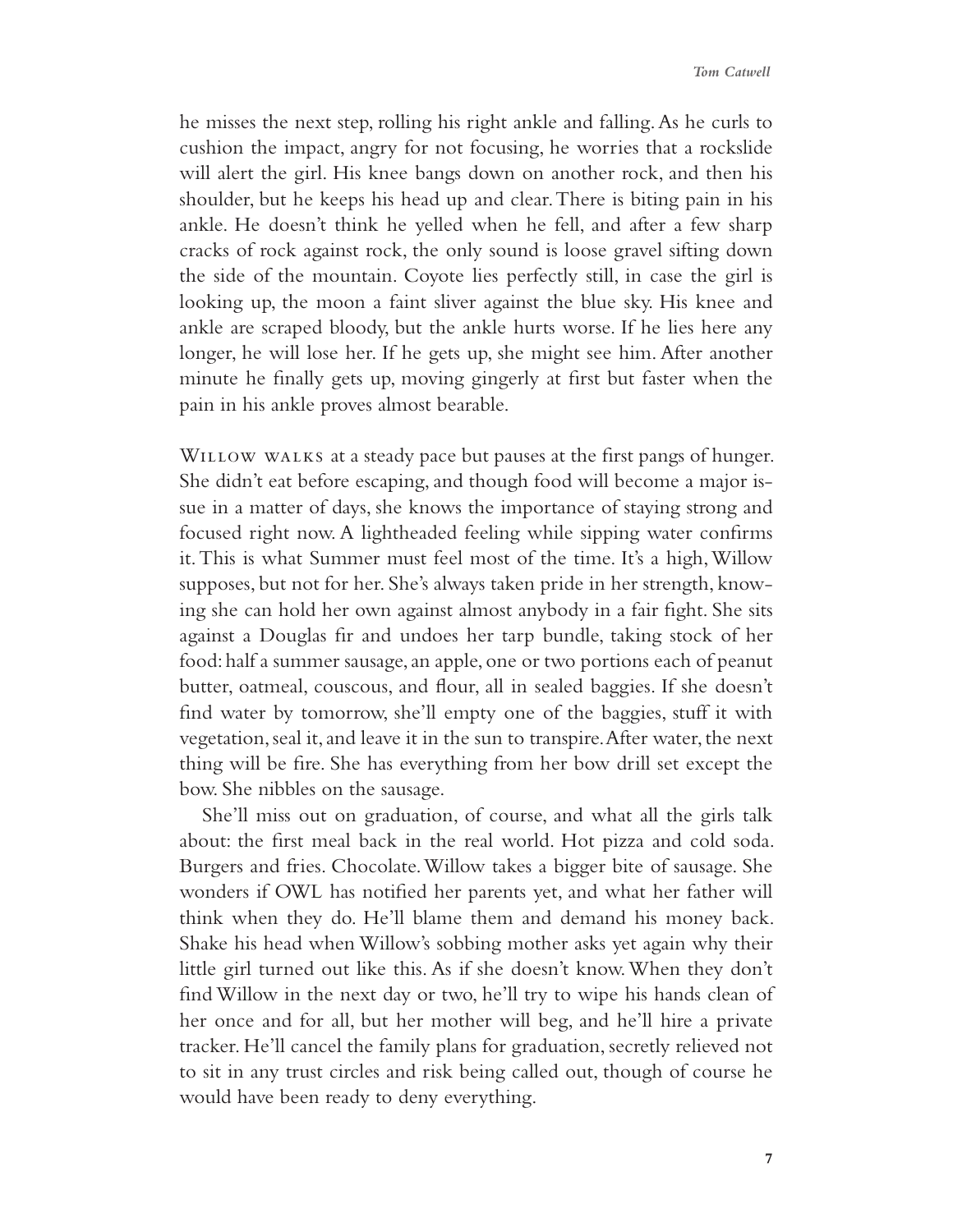Willow rips off a last chunk of summer sausage, sips water, and repacks her bundle.

WHEN HE MAKES IT to the junction where the trees meet the larger forest, shaggy mountain hemlock mixing with firs, Coyote hobbles in silently. He has no way to know if the girl has passed. His ankle has slowed him; it continues to do so as he picks his way through patches of heather and the exposed roots of trees clinging to spare soil. Because he is so focused on the ground, he notices a pile of scat several yards away that he probably would have missed otherwise. It's tinted red, flecked with seeds, and bigger than anything he's ever produced.

## *Bear*.

Coyote looks around at the empty forest, picks up a stick and pokes at the scat, which has hardened enough to make it at least a day or two old. Still, it's a big pile, and when Coyote keeps moving, his pace even slower, his eyes now mark the trees as much as the ground. He finds a central location and settles behind a clump of ferns crowding the base of a Douglas fir. He sips from his water bottle and uses the roots to elevate his ankle, which swells and throbs against his boot. The sun is low, the woods quiet except for birds singing from high perches. Something stirs in the undergrowth ahead.

Coyote tenses but can't see anything. He doubts the girl would be crawling around in the bushes but keeps watching from behind the ferns. For the first time, he considers what he will do if and when he confronts the girl, if OWL would even want him to. Obsidian is already mad at him from yesterday, when he helped a kid finish his rice and beans.

"Jesus, Coyote," Obsidian said after pulling him aside. "You know the rule. Awareness and responsibility. I know you're dealing with a lot, but come on. Don't get soft on me. Don't make me send you out." Obsidian is legendary for living as rough as the kids.

Coyote takes out the Snickers and finally opens it, bites into the manufactured swirl of chocolate and feels the immediate boost to his brain. He closes his eyes to savor the ingredients. There is another rule about not being alone with a student, especially not for any length of time and even more especially not with one of the opposite gender, yet here he is, far away from anyone, and here she is, picking her way through the undergrowth behind him. Coyote holds his breath and feels his body tense, ready to spring. He runs through the holds and takedowns OWL has taught him. The girl approaches through the ferns, a pinecone's throw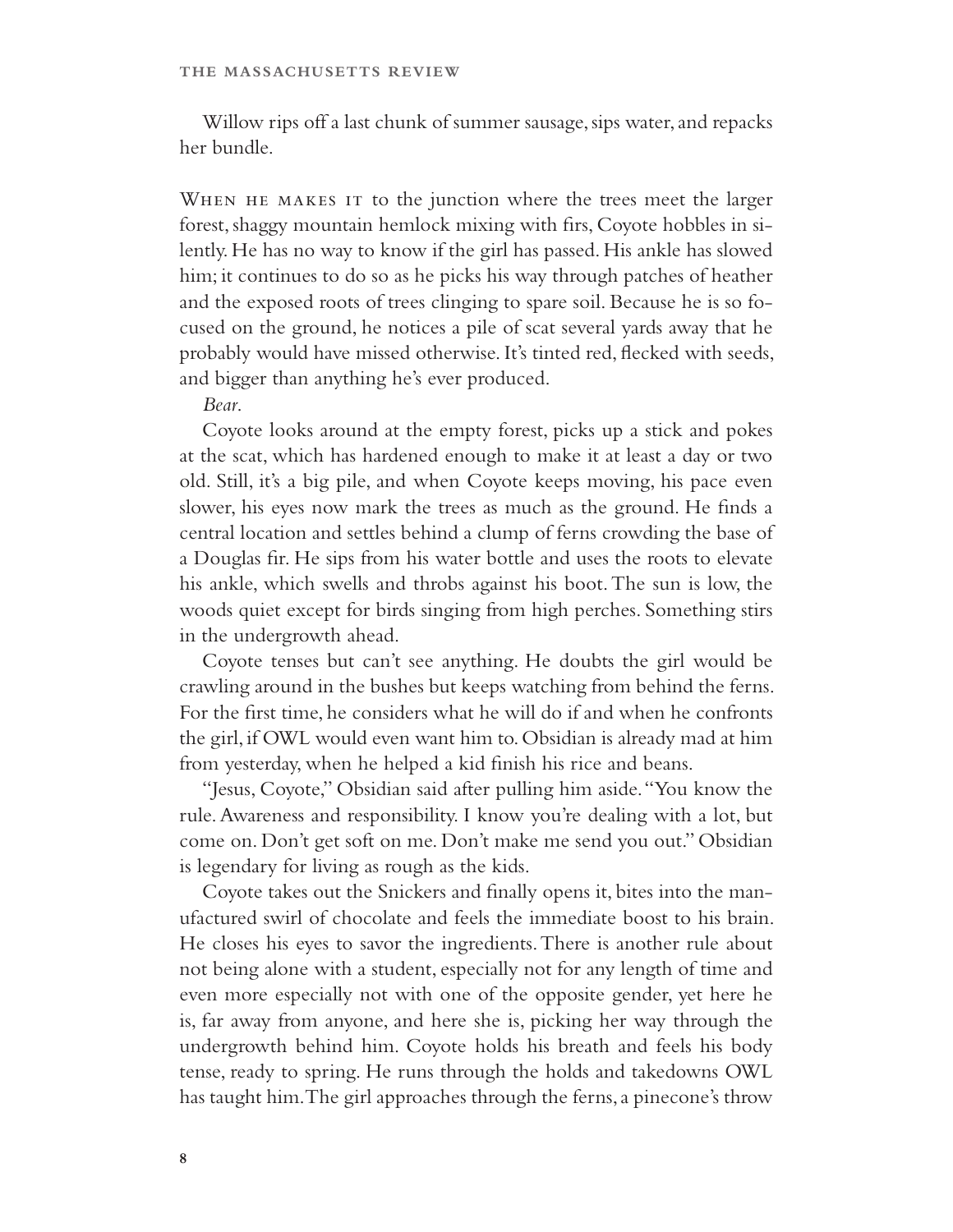away, and he confirms that she is the one from intake, though somehow not the same. She seems older, dirt streaking her skin like war paint, long hair tangled and laced with bits of forest.

When Coyote throws himself at her, he is aware of two things: the shock of pain from his ankle, and a renewed burst of rustling from the undergrowth ahead.

WILLOW LANDS on her back, the man's face above her an ugly grimace, and he's taken her wrists. She brings up a knee but misses his crotch, connecting with his gut and knocking the breath out of him. He presses down on her body, sliding up and pinning her arms with his knees, clamping his hand down over her mouth. OWL cap. Vaguely familiar.

Coyote cranes his neck to study the undergrowth, clumps of thimbleberry and salal rising from the ferns, and a bear cub tumbles into the open a hundred feet away.

Coyote ducks, and Willow takes advantage of the distraction by slipping an arm out and punching him in the jaw. He hasn't been punched in a long time, and never by a girl. He wouldn't have thought one could hit so hard. His mother's swings were wild, flailing things. By the time he recovers, Willow is throwing another one that he blocks, pressing down against her body and whispering into her ear, "Listen to me. There's a bear cub over there. We need to get up a tree right away."

"Bullshit," she says.

Coyote sizes up the nearest tree and sees that it will do, for Willow at least, a young Douglas fir with its lower limbs dead and broken off, perfect footholds close enough to the ground and live branches higher up.

"I'm letting go now," he whispers. "I'll give you a boost up this tree. Ready?"

Willow nods, but when he releases her, she springs up, fight or flight, until she follows his point to the bear cub rooting around at the edge of the thimbleberry, and she drops just as quickly. She trusts OWL more than an angry sow. She slips over to where Coyote cups his hands to make a step and easily reaches the first stub of a limb, which she hugs under her armpits. She clambers to a sitting position, then realizes Coyote probably can't make it without a boost. The thought calms her. She follows his gaze to where a second black ball of fur bounds out of the salal and collides with the first. The cubs tussle, growling and clawing.

"Keep going," Coyote whispers. "I'm coming up."

"Can't you find your own tree?"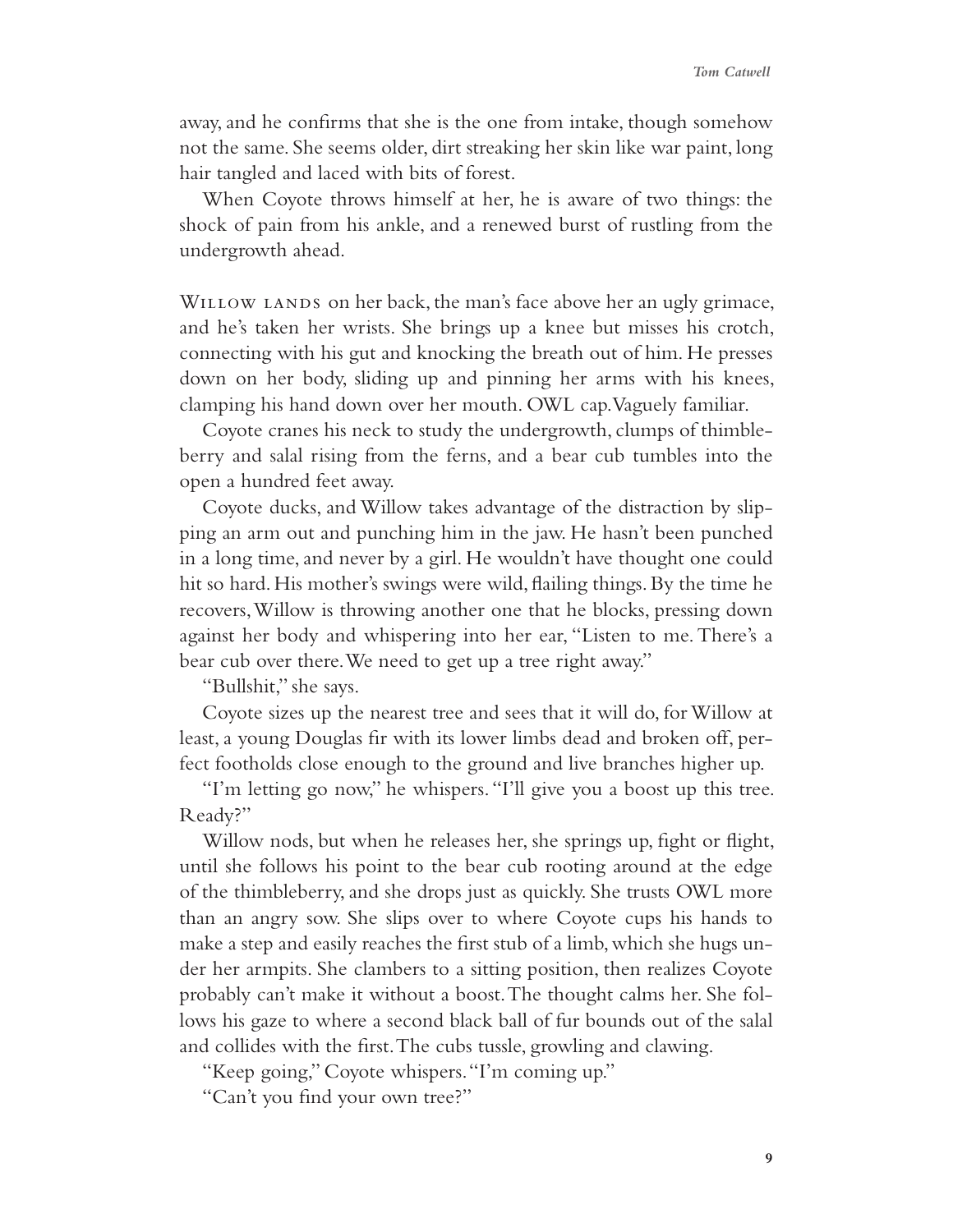"Already looked, go on."

Willow considers standing her ground but makes her way up to the next dead branch. She has experience in trees, the giant oak on their property where her father and Billy built a treehouse that she secretly claimed after they abandoned it. This Douglas fir is trickier to climb, but she feels confident enough to defend herself.

Coyote tries a running leap, but he can hardly run and he's as white as they come. His fingers just graze the lowest branch and he lands awkwardly on his good ankle. He only has one more try in him. He remembers a time he and Stephie went to a party with a trampoline, remembers flying higher than his sister, who actually laughed with sincerity, and he imagines hitting that trampoline again now. He explodes up, hands locking around the branch. Swinging wildly, shaking with the effort to pull himself up, he now flashes back to a high school football tryout when he couldn't climb a knotted rope. "No upper body strength," the coach said.

"Help," Coyote whispers. If she will, he can hold on a bit longer.

A large stick snaps beyond the wrestling bear cubs. The sow.

Willow can easily climb more branches. She looks down into Coyote's eyes, looking for a reason to leave him there and save her own skin, some glimmer of guilt that might indicate he knows he has this coming. But she sees only a frightened boy, the few years that separate them suddenly reversed as he looks up in desperation. She remembers him now, the guy who tried to outfit her when she first arrived at OWL. She remembers slapping his hand away when he tried to help, how the stunned look on his face turned apologetic, even though he hadn't done anything. His jaw is red where she punched him. He is hanging there because of her.

Willow slips down to Coyote's branch, careful not to step on his trembling fingers. One hand hugging the trunk, she squats and hooks him by an armpit. "On three," she whispers, and they strain with the effort, Coyote's upward momentum almost knocking her off, but she grips a gnarled crease in the trunk and he gets his arm over, then a leg. Willow hustles back up to the next branch.

They catch their breath and see that the cubs have tumbled closer, one pulling away from the other with the Snickers wrapper flapping from its mouth. Willow realizes she left her bundle on the ground, and even as she thinks it, the second cub picks up the smell and homes in on it, the first cub following. From his perch on the lowest branch, Coyote thinks he can smell the bears, the competing tang of berry, shit, and sour milk. They are the size of large dogs, and they approach the bundle with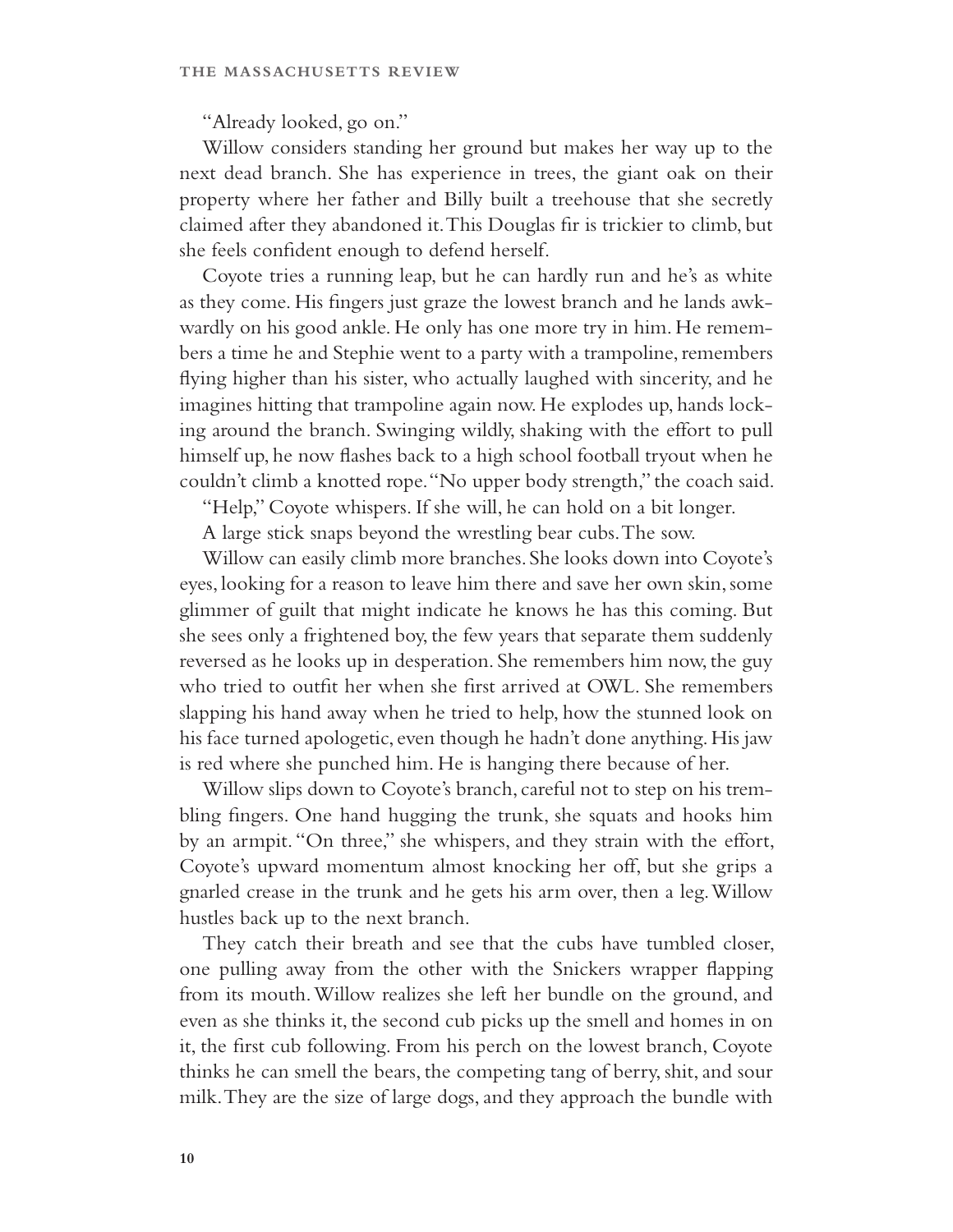similar black noses bobbing the air. Only now does Coyote consider that black bears can climb trees.

A deep grunt from the edge of the trees reveals the sow. From this distance she is a shadow, like a big fire-blackened stump. The shadow drops and snaps a few twigs before rising again, larger and more clearly a bear, harrumphing more urgently. Below, the cubs have begun clawing at the bundle, gnawing at the cord. Their mother begins moving forward with purpose, about two hundred feet and closing, and when she rears again for a better look, Coyote realizes she'll probably be able to swipe at his branch. He grips the rough bark of the trunk, and as he rises, putting weight on his ankle, dizzying pain lances up through his body. Climbing any higher would be risky, but so is staying here. He looks up to Willow, her eyes locked on the sow.

"What should we do?" he whispers.

Willow is looking at the mother's teats, the multiple pale spots against her dark underbelly where she's fed her cubs. The sow huffs and drops to the ground, stomping through clumps of heather a hundred feet away.

Her last night in her parents' house, Willow rode home from a party with two classmates on the baseball team. All three were drunk and stoned, and Willow told them where to park. In the back seat of the SUV, she made out with both of them and let them lift up her shirt, her bra, and play with her nipples. She didn't let them into her pants, though she did rub them through their jeans until they were hard and finally soft. They smoked another joint on the way home, where Willow knocked over a pickle jar, rummaging in the refrigerator. It shattered on the tile and she started spinning. Her father found her sitting in the pickle juice and led her up to her room, where he helped her out of her wet pants. She lifted her arms so he could take off her shirt, and when she stumbled into him, she felt how hard he was. She saw again the desire in his eyes and threw up at his feet. When she woke in the morning in her bra and panties, the smell of vomit mixed with pickle juice sent her rushing for the toilet, where she threw up again. She spent that night at a friend's house, and the next day she was on a plane to the boarding school, without a word to anyone about what had happened.

The cubs are ripping into her food bags.

"Can you climb?" Willow whispers.

"I'm not sure," Coyote answers.

The huffing sow clacks her teeth forty feet away, flashing her big yellow canines. The cubs pause and make bawling sounds. Coyote is frozen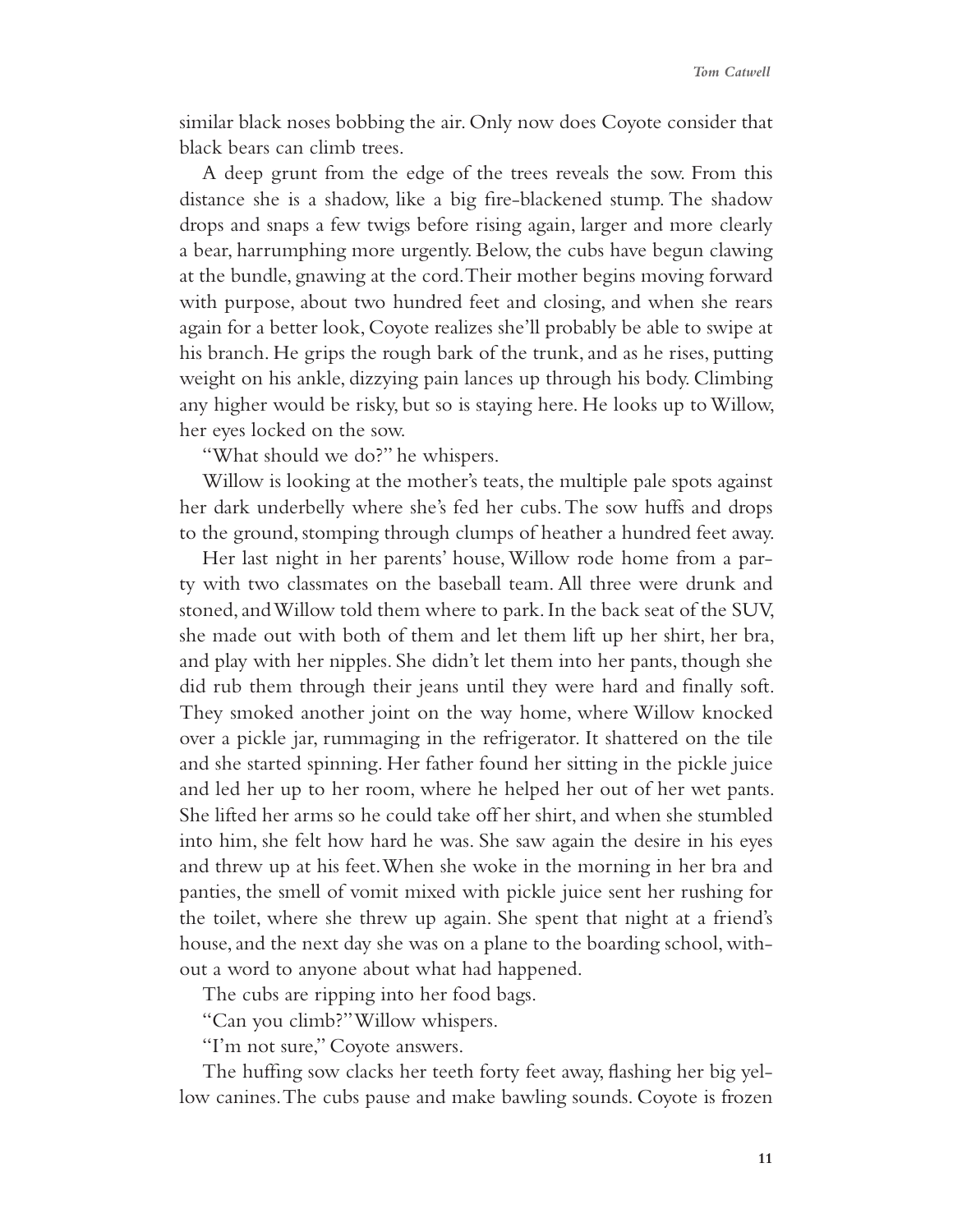where he stands on his branch, hugging the trunk of the tree.

"Go on," Willow says to the cubs.

The cubs scramble to their feet and the sow charges, swatting at the earth ten feet away. She smells like a compost bin. The cubs scurry under her legs and keep retreating. The sow looks up into the tree, eyes passing from Coyote to Willow, nose working.

Coyote feels paralyzed, as if mired in a nightmare where he tries to yell but only musters a whisper. It is an effort just to manage that whisper now, words so hushed he's not even sure Willow will hear: "Be quiet."

Willow's eyes are locked on the sow. "Fuck quiet," she says. "I'm sick of quiet. Go on!" she yells. "You got your cubs! Your cubs are fine!"

The sow charges with a snort and swipes at the trunk, a blur of steely claws that connect two feet below where Coyote stands. A high-pitched cry escapes him, and though the tree is stout enough that the bear couldn't possibly have budged it, Coyote feels physically shaken.

Willow joins him in yelling, a banshee wail that turns into a tumble of words: "Not him, it's not him, he didn't touch them, he didn't hurt them!"

Light-headed, Coyote closes his eyes, clinging tighter to the fold in the bark that his fingers have been trusting.

The sow rocks on all fours, grunting and huffing, before turning to check on her cubs. Thirty feet behind her, one little head pokes out of the thimbleberry.

Coyote opens his eyes in time to see the sow regarding them before turning her attention to the remains of Willow's bundle. She sniffs at the shredded food bags, paws at one and swipes it aside, then abruptly turns from the tree and hurries after her cubs. They dash ahead of her, colliding like magnets before breaking apart just as quickly.

Coyote settles with his back against the trunk, injured ankle resting on the branch. He is relieved he didn't shit or piss himself; Willow would smell it. His mind reels from the encounter, playing it back. He hears echoes of his terrified cry, the sow's bluster, and Willow's words. He looks to the ground, afraid of the drop, then up through the branches at the first faint glimmer of a star. The sun has fallen behind the foothills, the temperature dropping along with it.

"That was crazy," he says, watching the shadows of the bears fade into the trees.

"Sorry," Willow says.

"Me too." Though he's not sure what they're apologizing for. "You